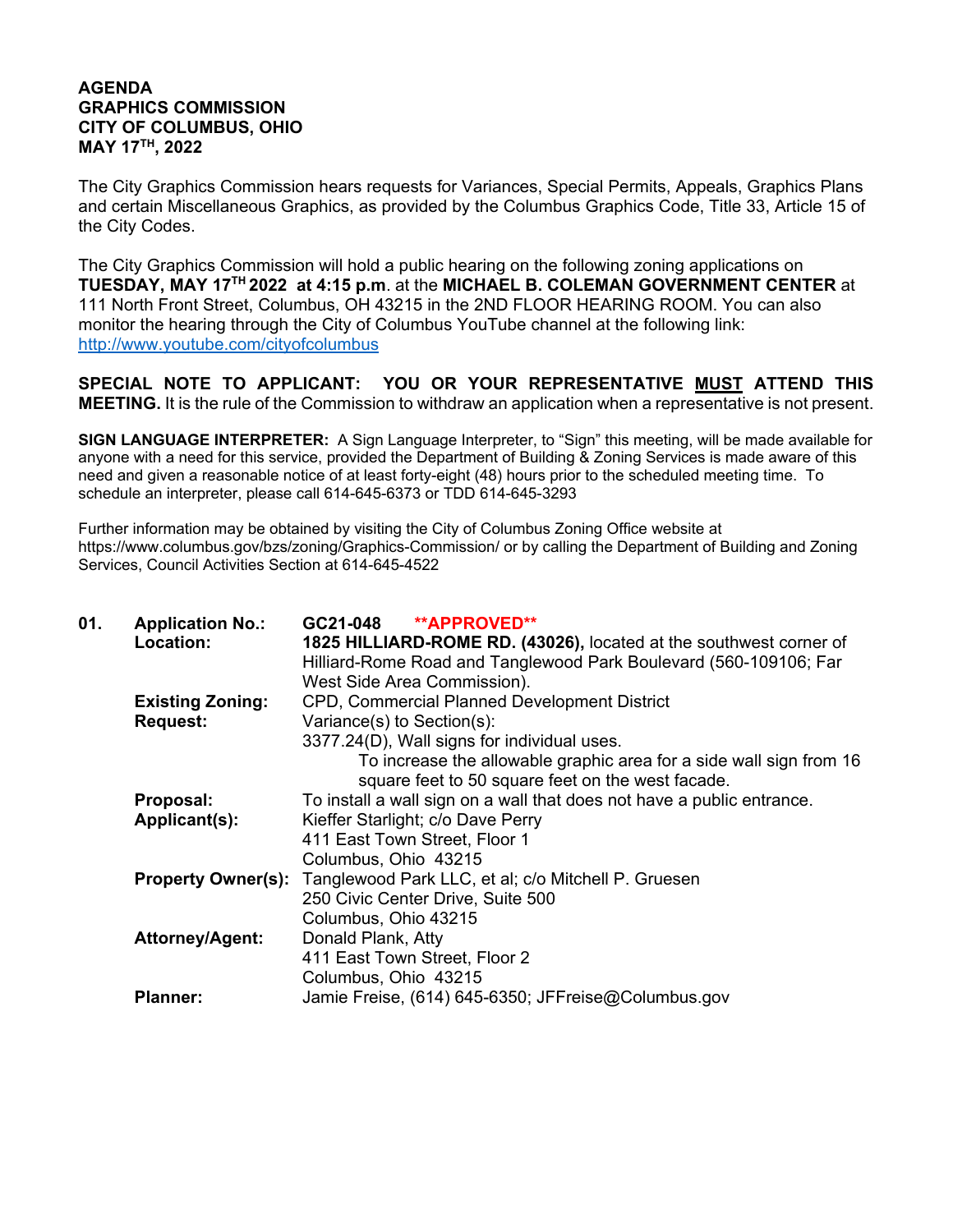| 02. | <b>Application No.:</b><br>Location: | GC22-009<br><b>**APPROVED**</b><br>579 WEST 5TH AVENUE (43201), located on the south side of West Fifth |
|-----|--------------------------------------|---------------------------------------------------------------------------------------------------------|
|     |                                      | Avenue, approximately 275 feet west of Perry Street. (010-299079;                                       |
|     |                                      | Harrison West Society).                                                                                 |
|     | <b>Existing Zoning:</b>              | I, Institutional District                                                                               |
|     | <b>Request:</b>                      | Variance(s) to Section(s):                                                                              |
|     |                                      | 3377.24, Wall Signs                                                                                     |
|     |                                      | To allow a wall sign on an elevation that does not have a public                                        |
|     |                                      | entrance.                                                                                               |
|     | Proposal:                            | To install a 56 square foot illuminated wall sign.                                                      |
|     | Applicant(s):                        | David Perry Company, LLC                                                                                |
|     |                                      | 411 East Town St, FI 1                                                                                  |
|     |                                      | Columbus, Ohio 43215                                                                                    |
|     | <b>Property Owner(s):</b>            | Harrison West Senior Living, LLC                                                                        |
|     |                                      | 579 West 5th Avenue                                                                                     |
|     |                                      | Columbus, Ohio 43201                                                                                    |
|     | <b>Attorney/Agent:</b>               | <b>Donald Plank</b>                                                                                     |
|     |                                      | 411 East Town St, FI 2                                                                                  |
|     |                                      | Columbus, Ohio 43215                                                                                    |
|     | <b>Planner:</b>                      | Adam Trimmer, (614)645-2749; ADTrimmer@Columbus.gov                                                     |
| 03. | <b>Application No.:</b>              | GC22-006<br>**TABLED**                                                                                  |
|     | Location:                            | 1400 AUTO MALL DR. (43228), located on the east side of Auto Mall                                       |
|     |                                      |                                                                                                         |
|     |                                      | Drive, approximately 575 feet south of Georgesville Road. (570-209898;                                  |
|     |                                      | Westland Area Commission).                                                                              |
|     | <b>Existing Zoning:</b>              | M, Manufacturing District                                                                               |
|     | <b>Request:</b>                      | Graphics Plan(s) to Section(s):                                                                         |
|     |                                      | 3382.07, Graphics plan.                                                                                 |
|     |                                      | To repeal and replace a Graphics Plan.                                                                  |
|     | Proposal:                            | To install multiple ground, wall and directional signs for an automobile                                |
|     |                                      | dealership.                                                                                             |
|     | Applicant(s):                        | GAPH, LLC.                                                                                              |
|     |                                      | 1495 Automall Drive                                                                                     |
|     |                                      | Columbus, Ohio 43228                                                                                    |
|     | <b>Property Owner(s):</b>            | Applicant                                                                                               |
|     | Attorney/Agent:                      | Zoning Resources, c/o Rebecca Green                                                                     |
|     |                                      | <b>PO Box 171</b>                                                                                       |
|     | <b>Planner:</b>                      | Commercial Point, Ohio 43116<br>Jamie Freise, (614) 645-6350; JFFreise@Columbus.gov                     |